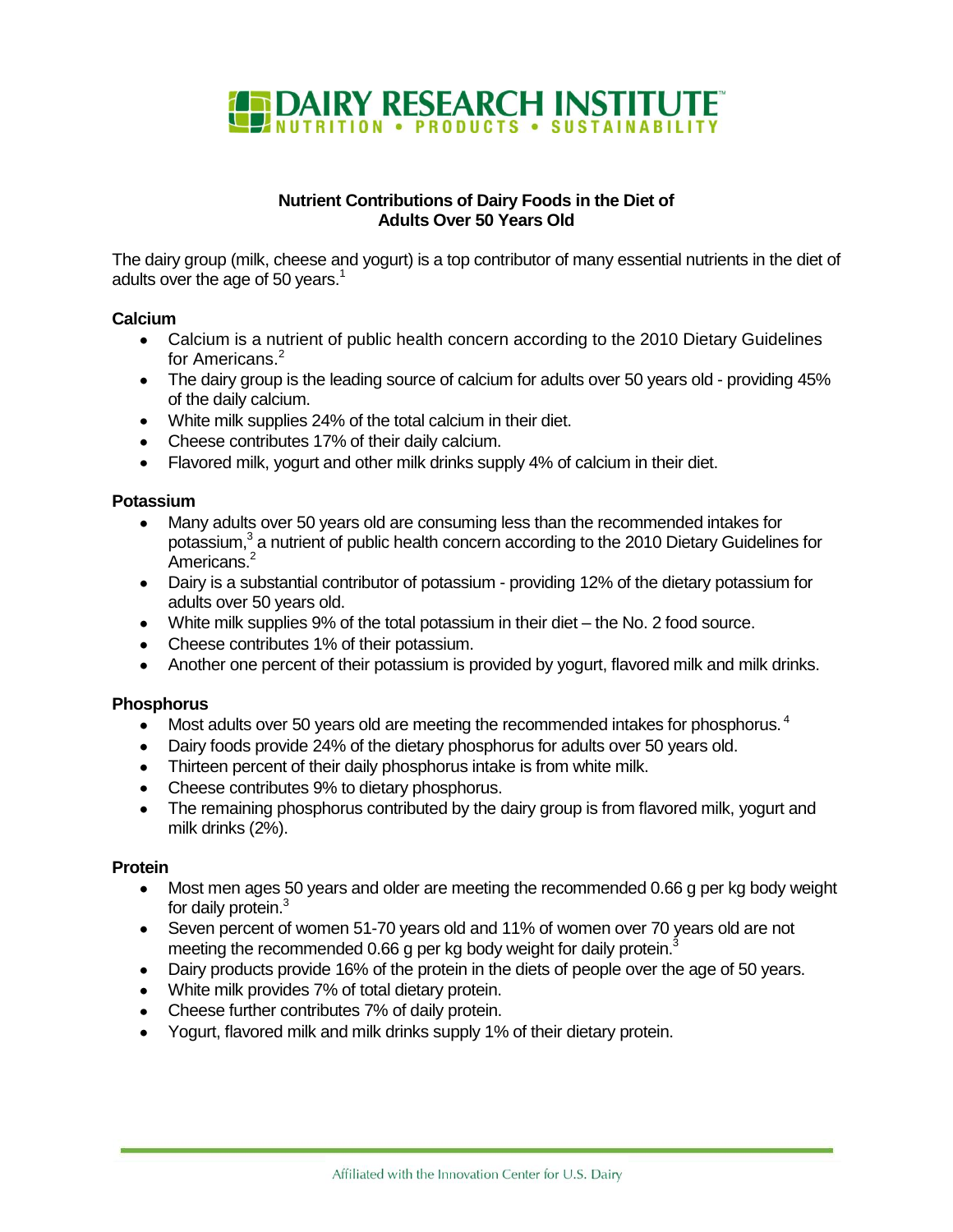# **Vitamin A**

- More than half of men over 50 years old do not consume the recommended vitamin A (625 retinol activity equivalents per day). $3$
- About four out of ten women over 50 years old do not consume the recommended amount of vitamin A (500 retinol activity equivalents per day).<sup>3</sup>
- The dairy group supplies 21% of the vitamin A in the diets of individuals over the age of 50 years.
- Milk is the No. 1 food source of vitamin A in their diet with white milk providing 14% of total vitamin A.
- Cheese also contributes about 7% to vitamin A intake.
- One percent of vitamin A comes from the rest of the dairy group flavored milk, yogurt and milk drinks.

## **Vitamin D**

- Vitamin D is a nutrient of public health concern according to the 2010 Dietary Guidelines for Americans.<sup>2</sup>
- Dairy is by far the largest contributor of vitamin D in the diet of older adults over 50 years, supplying about half of their vitamin D intake.
- Fortified milk is one of the few food sources of vitamin D in the diet.
- $\bullet$  Milk is the leading source of vitamin  $D$  with white milk providing 44% to their diets.
- Cheese provides another 2%.
- Three percent of vitamin D is contributed from flavored milk, yogurt and milk drinks.

## **Vitamin B**<sub>12</sub>

- While vitamin  $B_{12}$  fortified foods and supplements are encouraged for adults over age 50,<sup>2</sup> naturally occurring food sources of this vitamin are also important to help this population group meet their needs.
- Dairy products supply 23% of the vitamin  $B_{12}$  in the diet of older adults over 50 years old.
- Fifteen percent of the vitamin  $B_{12}$  in their diet is from white milk, the No. 2 food source.
- Cheese contributes 5% of their vitamin  $B_{12}$ .
- All other dairy foods supply an additional 2% of vitamin  $B_{12}$  in the diet yogurt, flavored milk and milk drinks.

## **Riboflavin**

- $\bullet$  Most adults over age 50 are meeting the recommended intakes for riboflavin.<sup>3</sup>
- The dairy food group contributes 20% of the riboflavin in the diet of those over age 50.
- Milk is the No. 1 food source of riboflavin in the diet of adults over 50 years old with white milk contributing 14% of riboflavin in the diet.
- Cheese also contributes 4%.
- Flavored milk, yogurt and milk drinks provide 2% of the riboflavin in their diet.

## **Magnesium**

- About 60% of men and women over 50 years old are not meeting their recommended magnesium intakes.<sup>4</sup>
- The dairy food supplies 10% of the magnesium in the diets of those over 50 years old.
- White milk provides 7% of the magnesium in their diet.
- Cheese contributes a little more than 2% of intake.
- One percent of magnesium comes from flavored milk, yogurt and milk drinks.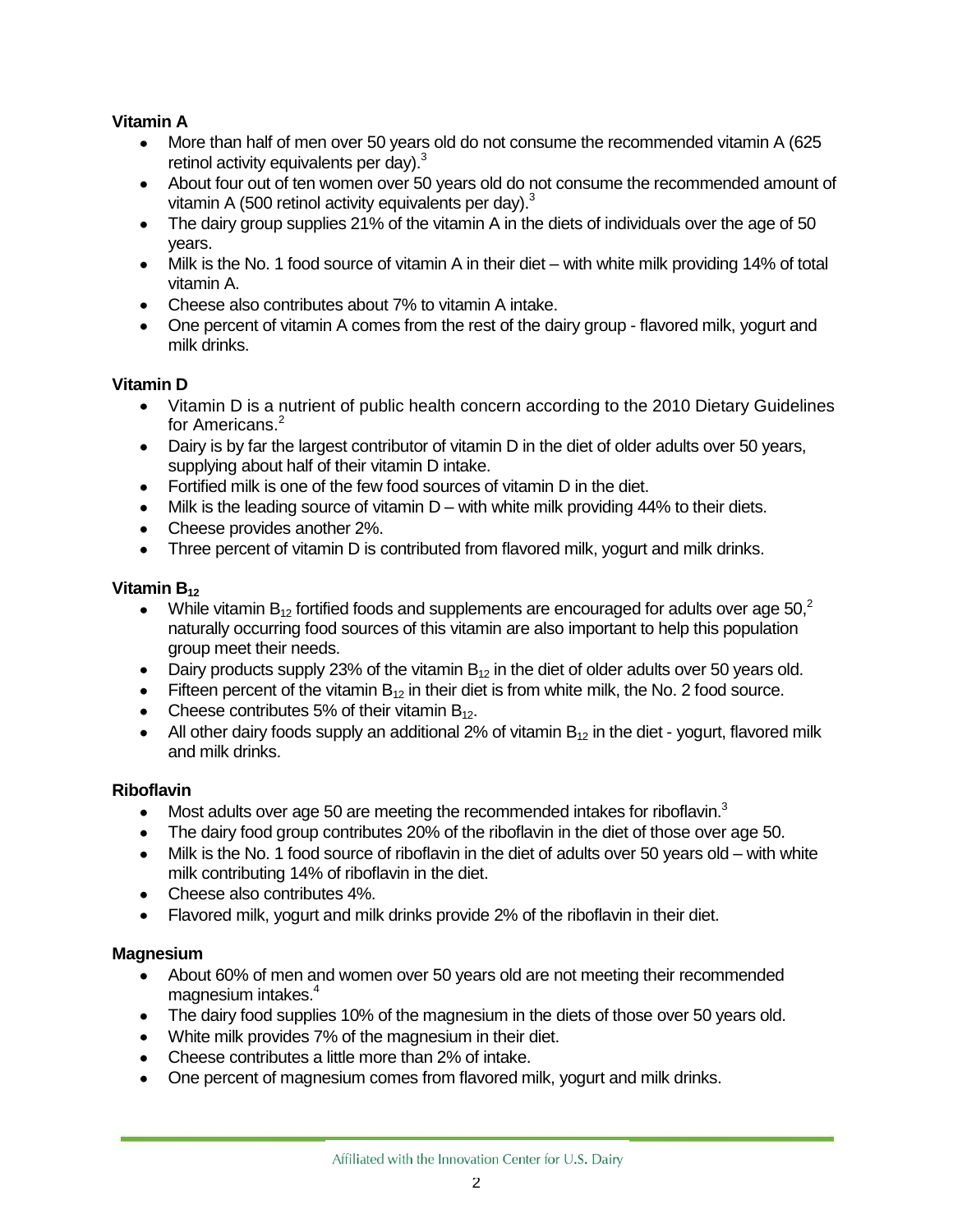**Zinc**

- About 20% of individuals 51-70 years old are falling short of recommended zinc intake.<sup>3</sup>
- Similarly, about one-third of adults over 70 years old are also not meeting recommended zinc intake $^{3}$
- Thirteen percent of the zinc in the diets of adults over 50 years is supplied by the dairy group.  $\bullet$
- Six percent of all zinc is provided by white and flavored milk in their diet.
- Cheese contributes an additional 6% of the total zinc in their diet.
- Milk drinks and yogurt provide 1% of zinc in their diet.

# **Fat**

- It is recommended that older adults get 20-35% of their total calories from fat<sup>2</sup>.
- The average fat intake for adults over 50 years old is 74 g which means 35% of their average calories (1900 total calories) are coming from fat.
- The dairy group contributes 4% of total calories from fat in the diet of individuals over age 50.
- White milk supplies 1% of the total calories from fat in their diet.
- Cheese contributes 3% of the total calories from fat in their diet.  $\bullet$
- Flavored milk, yogurt and milk drinks do not contribute a significant percentage of the total calories from fat in the diets of people over age 50 (less than 1%).
- In comparison, desserts, sweets, fats and oils contribute 14% of the calories from fat in their  $\bullet$ diet.

# **Saturated Fat**

- The 2010 Dietary Guidelines for Americans recommend that less than 10% of calories should come from saturated fat.<sup>2</sup>
- The average saturated fat intake for adults over 50 years old is 24 g, which is 12% of their daily calories (1900 total calories).
- The dairy group contributes 2% of calories from saturated fat in their diet.  $\bullet$
- White milk supplies about 1% of the calories from saturated fat in their diet.
- Cheese contributes 2% of the calories from saturated fat in their diet.
- Yogurt, flavored milk and milk drinks do not contribute a significant percentage of the calories from saturated fat in the diets of adults over 50 years old (less than 1%).

## **Sodium**

\_\_\_\_\_\_\_\_\_\_\_\_\_\_\_\_

- $\bullet$ The average daily sodium intake for adults 50 years and older (3,087 mg) is double the 2010 Dietary Guideline's recommendation of 1,500 mg per day for older adults.<sup>2</sup>
- The dairy group contributes 9% of the sodium in the diet of people over 50 years old.
- White milk supplies 2% of their dietary sodium intake.
- Cheese contributes 6% of the sodium in their diet.
- Less than 1% of sodium in their diet is contributed by flavored milk, yogurt and milk drinks.
- In general, sodium comes from a combination of several foods in the diets of adults 51 years and older.

Values include dairy in food mixtures (e.g. pizza, smoothies). Milk refers to whole, reduced-fat, low-fat, non-fat and acidophilus milk; buttermilk, and reconstituted dry milk. Flavored milk includes chocolate and other flavored milks. Milk drinks are milk based drinks with caloric additions, including cocoa based milk drinks, malted milk and eggnog; includes milk substitutes such as soy beverage, which contributes less than 1% of total daily nutrient intakes.

<sup>1.</sup> Dairy Research Institute<sup>TM</sup>. NHANES (2003-2006). Data Source: Centers for Disease Control and Prevention, National Center for Health Statistics, National Health and Nutrition Examination Survey Data. Hyattsville, MD: U.S. Department of